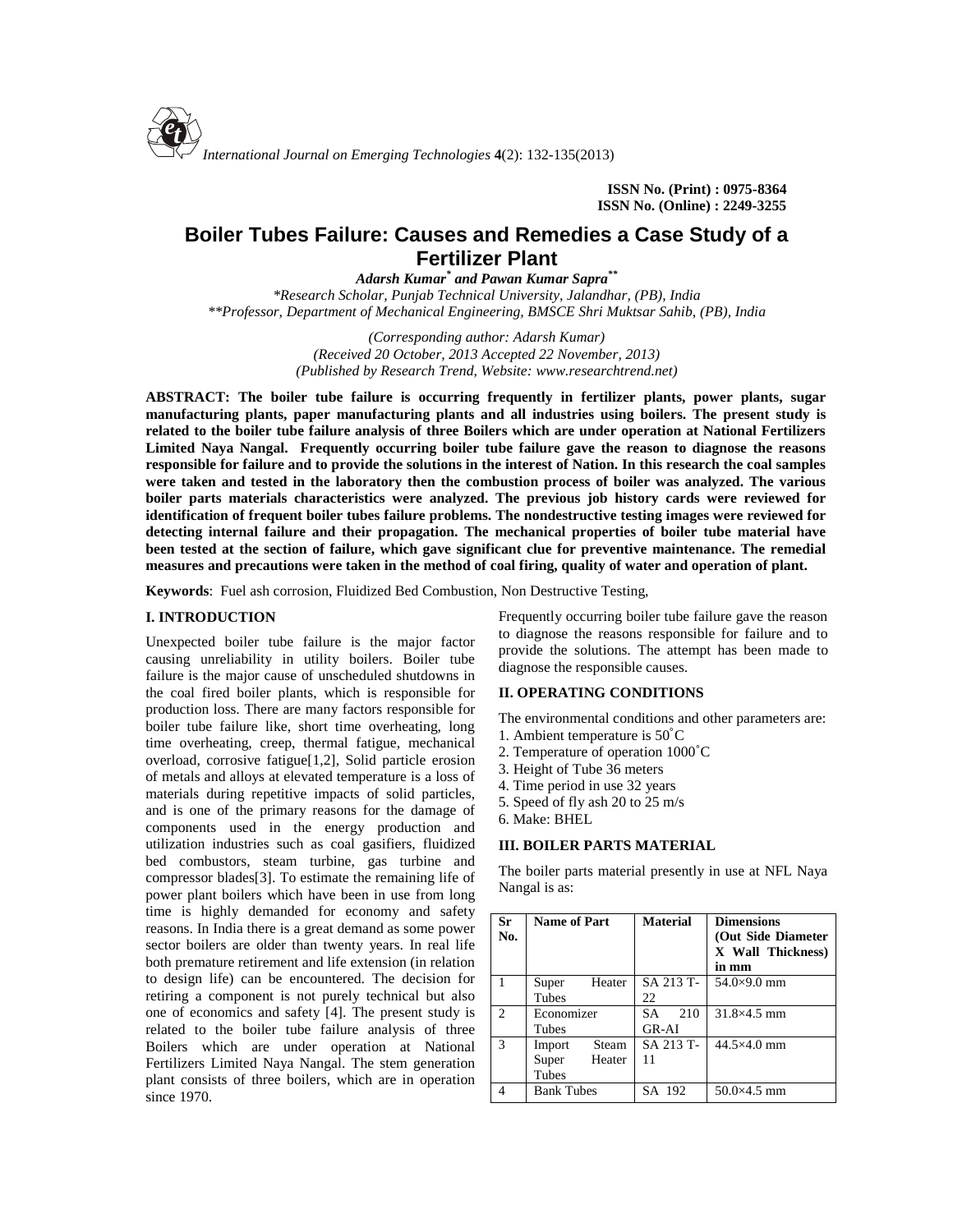| Sr<br>N        | <b>Mater</b><br>ial       | Composit<br>ion                                                                                                      | Mechani<br>cal                                                                                                                                        | Method of<br><b>Manufactu</b>                                                                                                               |
|----------------|---------------------------|----------------------------------------------------------------------------------------------------------------------|-------------------------------------------------------------------------------------------------------------------------------------------------------|---------------------------------------------------------------------------------------------------------------------------------------------|
| $\mathbf{0}$   |                           |                                                                                                                      | Properti                                                                                                                                              | ring                                                                                                                                        |
|                |                           |                                                                                                                      | es                                                                                                                                                    |                                                                                                                                             |
| 1              | <b>SA</b><br>210<br>GR-AI | $C-0.20%$ .<br>Si-<br>$0.17\%$ , M<br>$n-0.63%$ ,<br>P-<br>$0.014%$ .<br>$S = 0.022$ ,                               | Yield<br><b>Stress</b><br>26.0<br>$Kg/mm^2$ ,<br>Tensile<br>Strength<br>42.2<br>$Kg/mm^2$ ,<br>$\frac{0}{0}$<br>elongatio<br>30%<br>ns<br>BHN-<br>143 | <b>Seamless</b><br>tubes,<br>steel<br>cold drawn.<br>Heat treated                                                                           |
| $\overline{2}$ | SA<br>213 T-<br>11        | $C-0.12%$ .<br>$Si-$<br>0.33%,M<br>n-0.49%,<br>P-<br>$0.007\%$ .<br>$S = 0.004$ ,<br>$Cr-2.23%$ ,<br>$Mo-$<br>1.00%, | Yield<br><b>Stress</b><br>49,500<br>Psi.<br>Tensile<br>Strength<br>76,800<br>Psi<br>$\%$<br>elongatio<br>30%<br>ns<br>BHN-<br>156                     | <b>Seamless</b><br>steel tubes,<br>hot finished,<br>Normalized<br>at 910°c and<br>tempered at<br>$710^{\circ}$ c<br>$(54.0\times6.0)$<br>mm |
| 3              | <b>SA</b><br>192          | $C-0.10%$ .<br>Si-0.17%,<br>Mn-<br>$0.43\%$ , P-<br>$0.016%$ ,<br>$S = 0.012$ ,<br>$N-$<br>0.0050%,                  | Yield<br><b>Stress</b><br>38,120<br>Psi,<br>Tensile<br>Strength<br>56,470<br>Psi<br>$\%$<br>elongatio<br>65%<br>ns<br>BHN-<br>108                     | <b>Seamless</b><br>tubes<br>steel<br>cold drawn,<br>Annealed<br>$(65.5\times5.6)$<br>mm                                                     |

# **IV. CHEMICAL COMPOSITION AND MECHANICAL PROPERTIES**

## **V. COAL SAMPLES**

Coal samples have been tested in the laboratory, following observations were made:

| IM% $w/w$                     | 1.04  |
|-------------------------------|-------|
| Volatile Matter %w/w          | 16.02 |
| Ash $\%$ w/w                  | 47.95 |
| Fixed Carbon %w/w             | 34.99 |
| Gross Calorific Value cals/gm | 3844  |
| Net Calorific Value cals/gm   | 3699  |

**Case-I: Plant SGP (Mech), Section: Boiler-I Date: 15.09.2005**

**Observations of Import Steam Super Heater Tube Leakage**

On 15.09.2005 coil no 1 from south side of ISSH reported leakage [5] on the bottom tube just above the economizer of this coil in segment-B. During analysis, it was found that failure occurred because of erosion caused by ash passing between this tube & skin casing. Around one meter length of the tube had severe thinning because of this erosion. Also the tube just above this tube in the same coil had severe thinning. Then the coil was plugged with alloy steel taper plugs on both the headers using E-8018 electrodes.

## **Cause**

Superheater Fireside Ash Corrosion resulted in external tube wall loss and increasing tube strain. Tubes commonly have a pock-marked appearance when scale and corrosion products are removed. Fireside ash corrosion is a function of the ash characteristics of the fuel and boiler design. It usually is associated with coal firing, but also can occur for certain types of oil firing. Ash characteristics are considered in the boiler design when establishing the size, geometry and materials used in the boiler. Combustion gas and metal temperatures in the convection passes are important considerations. Damage occurs when certain coal ash constituents remain in a molten state on the superheater tube surfaces. This molten ash can be highly corrosive



**Fig. 1.** Import Steam Super Heater Tubes of Boiler-I SGP NFL Naya Nangal.

# **Case-II: Plant SGP (Mech), Section: Boiler-I Date: 10.11.2005**

# **Failure Observation of Economizer**

On 10.11.2005 water leakage was detected in the economizer tubes in the south east side of the coils [5]. The boiler was shut down for maintenance. After opening the manhole & entering the economizer top following observations were recorded:  $25<sup>th</sup>$  coil,  $2<sup>nd</sup>$ loop top SN between segment C&D is having 3mm diameter hole and also eroded 3 inch in length. Due to the impingement of the above leaky coil on coil No 24.first loop bottom length all around & 4 inch in length was found heavy reduction in thickness. NDT testing of surrounding tubes was done and reduction in thickness was observed.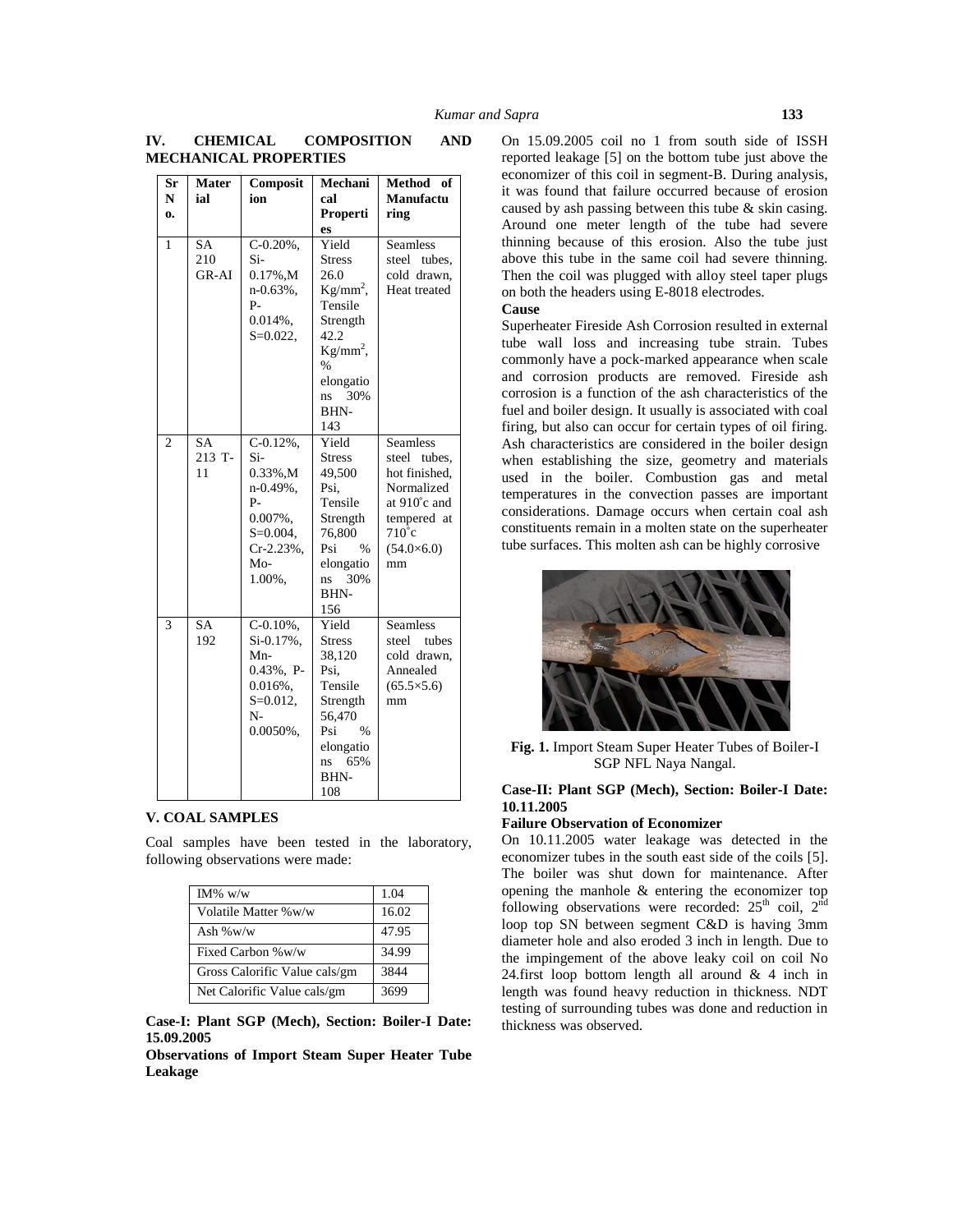**Cause.** Aggressive localized corrosion and loss of tube wall, most prevalent near economizer feed water inlet on operating boilers. Flooded or non-drainable surfaces are most susceptible during outage periods. Oxygen pitting occurs with the presence of excessive oxygen in boiler water. Non-drainable locations of boiler circuits, such as super heater loops, sagging horizontal super heater and reheater tubes, and supply lines, are especially susceptible. More generalized oxidation of tubes during idle periods is sometimes referred to as out-of-service corrosion. Wetted surfaces are subject to oxidation as the water reacts with the iron to form iron oxide. When corrosive ash is present, moisture on tube surfaces from condensation or water washing can react with elements in the ash to form acids that lead to a much more aggressive attack on metal surfaces.



**Fig. 2.** Economizer Tubes of Boiler-I SGP NFL Naya Nangal.

#### **Case-III: Plant SGP (Mech), Section: Boiler-I Date: 22.07.2008**

#### **Failure Observation of Bank tubes**

Bank tubes of Boiler-I were observed to be leakage near stem drum. 3 no (2 side wall and 1 bank tube) leaked [5] in succession one after the other. When pressure testing was carried out initially side wall tube  $\hat{A}^{\text{th}}$  in North cluster on west side of drum was found leaking. In pressure testing side wall tube  $5<sup>th</sup>$  in the same cluster was found leaking. When again pressure testing was done 18-1 bank tube was found leaking. All these were plugged in both steam drum and the mud drum of the boiler no I and DPT of the root of each tube was done. Adjoining tubes in the same areas were also scanned for pinhole by grinding, DPT and then welding. Welding electrode used was 7018 2.5 mm, plug size 41.0×44.0×60.0mm

**Cause.** Fireside ash corrosion is a function of the ash characteristics of the fuel and boiler design. It usually is associated with coal firing, but also can occur for certain types of oil firing. Ash characteristics are considered in the boiler design when establishing the size, geometry and materials used in the boiler. Combustion gas and metal temperatures in the convection passes are important considerations. Damage occurs when certain coal ash constituents remain in a molten state on the water tubes and super heater tube surfaces. This molten ash can be highly corrosive.



**Fig. 3.** Bank Tubes of Boiler-I SGP NFL Naya Nangal.

### **Case-IV: Plant SGP (Mech), Section: Boiler-II Date: 3.10.2005**

## **Failure Observation of Bank tubes leakages**

Leakage was observed in boiler no 2 in bank tube south side and steam leakage was observed in the north side near ISSH. Manhole cover of ISSH and economizer were opened and observations are  $8<sup>th</sup>$  row (W-E) and tube No 4(N-S) in the north cluster were completely open [5]. Skin casing was cut and removed and observed that leakage was at the outlet of the steam drum. This leakage had also damaged the  $7<sup>th</sup>$ tube in the same cluster due to impingement of water. After scanning the tube it was decided to plug the tubes ends.

**Cause.** Failure of the first tube was contributed to the leakage travel between tube outer diameter and tube sheet internal diameter. The small pinhole in the weld joint is responsible for the leakage of the other tubes. The photographs of the damaged tube are given below. Stress corrosion cracking failures were observed as in a thick wall, brittle-type crack at location of higher external stresses, such as near joints was observed. These failures are associated with austenitic super heater materials and can lead to either transgranular or intergranular crack propagation in the tube wall. It occurs where a combination of high-tensile stresses and a corrosive fluid are present. The damage results from cracks that propagate from the ID. The source of corrosive fluid may be carryover into the superheater from the steam drum or from contamination during boiler acid cleaning if the superheater is not properly protected



**Fig. 4.** Plugging of Bank Tubes of Boiler-II SGP NFL Naya Nangal.